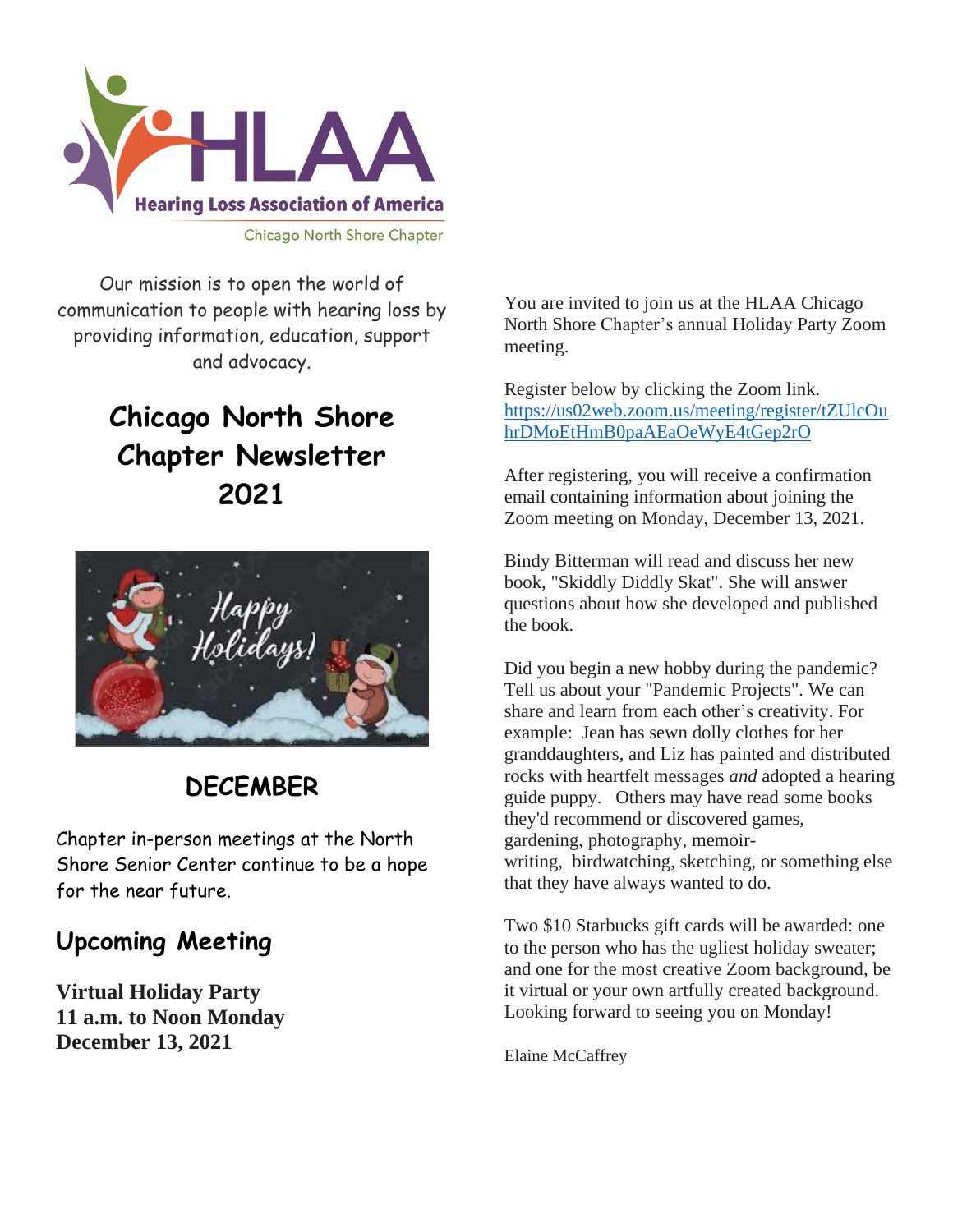### *Chapter Sponsors*

#### **Platinum Level (\$200 or more)**

 Margie Cox Audiology Associates of Deerfield, PC Sheri Gostomelsky and Mark Christian Elaine and John McCaffrey

#### **Gold Level (\$100 or more)**

 Suzanne Kaatz Liz Hupp Bindy Bitterman Betty De Gryse Buino Mike and Jeanne Wehman

## **Silver Level (\$50 or more)**

Andrew and Carol Ban

### **Bronze Level (\$25 or more)** Debbie Borales

We are very grateful to these Sponsors for their generosity and support of the HLAA Chicago North Shore Chapter.

**NOTE**: if your name or business is not listed correctly, please let us know.



# **When doing your holiday gift shopping,**

**please don't forget that the Chicago North Shore Chapter is on AmazonSmile and benefits from your using the link shown below.**

Shop at *[smile.amazon.com/ch/27-3871624](https://smile.amazon.com/gp/f.html?C=1ISN78MKH9BO5&K=335GHMLLUNWPP&M=urn:rtn:msg:201711261709243e998692f70f4f958c3b0d8c4fc0p0na&R=2QXN90TCYDI2Y&T=C&U=http%3A%2F%2Fsmile.amazon.com%2Fch%2F27-3871624&H=TGCVNDHNIX5ZIRJTWBNLXG15NMOA)* and Amazon will donate to the Hearing Loss Association of America Chicago North Shore Chapter.

## Meandering Through A Hearing World



Mixing and Mingling While Trying to Hear

I should be getting dressed to go out to a Christmas party with friends. Instead, I'm procrastinating and writing, dreading the upcoming evening. It has nothing to do with my friends. They are dear, sweet people, and I love being around them. It isn't Christmas, I'm a fan, just walk around my house and you'll be treated to a decked-out tree, table decorations, and my lovely Christmas village, displayed as usual. I love parties; the wine, the food, the dancing are all up there are my holiday to–do list. It's the noise I dread. Struggling to hear in a crowded room with music and the voices of fifty other people is difficult and exhausting. Often, those of us